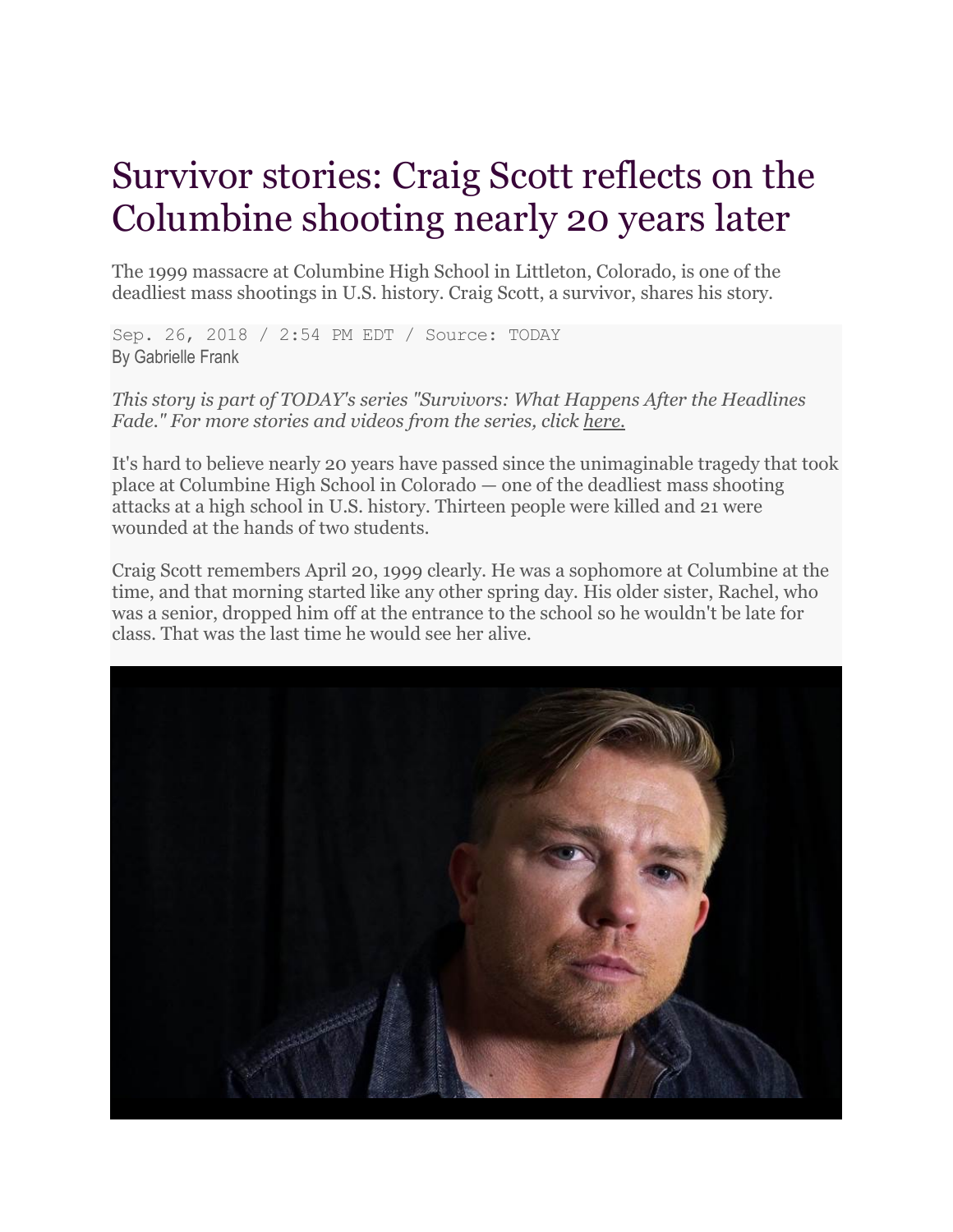A few hours later, two students, 17-year-old Dylan Klebold and 18-year-old Eric Harris, went on a shooting rampage. Scott was able to escape. As soon as he ran out of the school, he sensed something had happened to his sister.

"I called my mom, and I said, 'Mom, I'm OK, but I think there's something wrong with Rachel,'" Scott remembered. The family waited all day and night for her to call. The following morning, authorities confirmed that Rachel was one of the first students killed.



Craig Scott (right) was able to escape Columbine High School on April 20, 1999, when two students went on a shooting rampage. His sister, Rachel (left), was killed.Craig Scott

## THE AFTERMATH

Since that day, their quiet city of Littleton, Colorado, had changed forever.

The days and months following the massacre were challenging for Scott and his family. In addition to losing his sister, two of Scott's friends, Isaiah Shoels and Matthew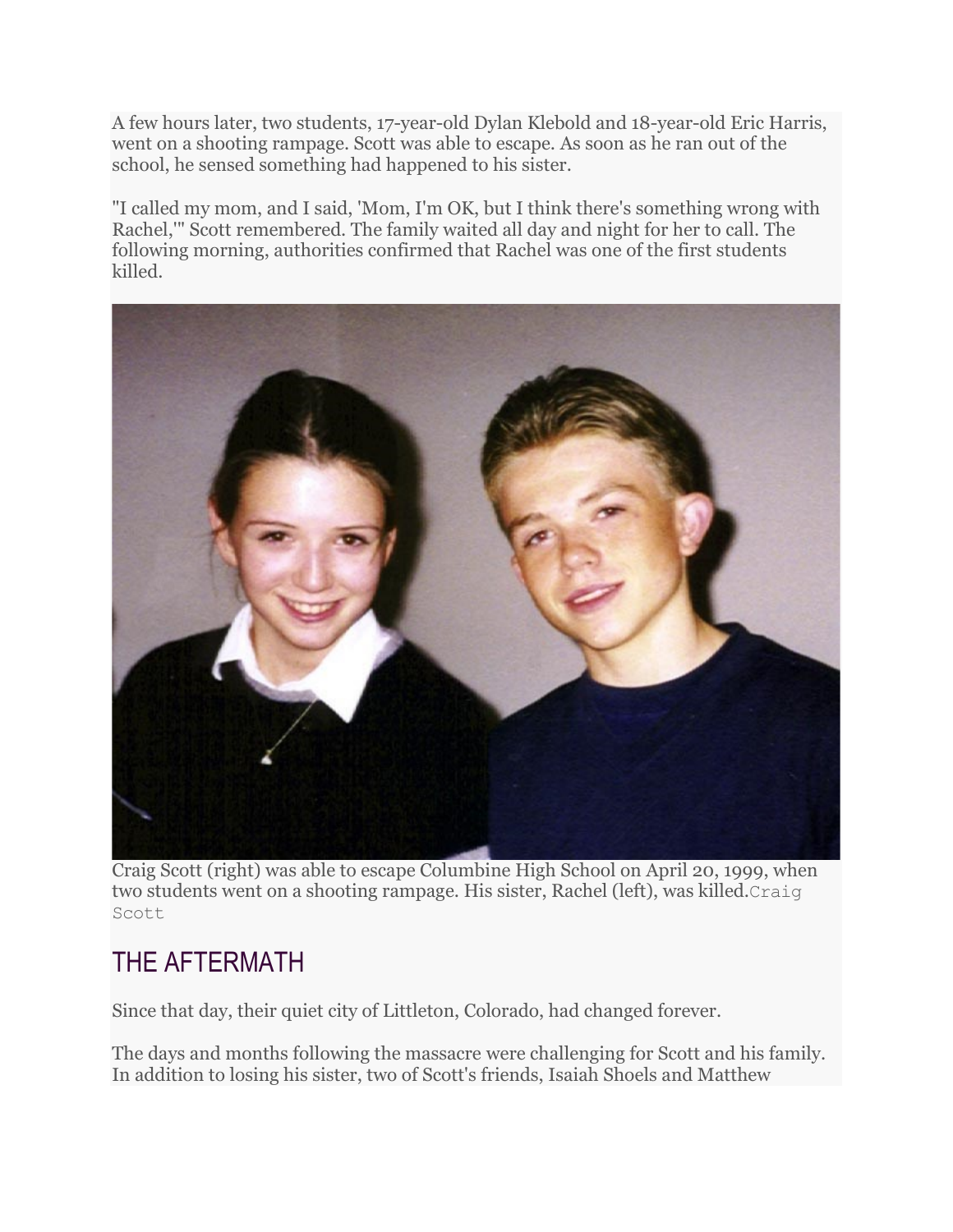Kechter, were murdered right next to him, while he played dead to avoid the wrath of the shooters.

"The days right after ... you're in so much shock," Scott said. "You could ask me a question, and I could just sit there, looking at you, because (I felt like) I'm not even there."

"I used to fantasize what it would be like to get revenge on the shooters," he recalled. "If I had just five minutes alone, what I'd do to them. And it started to eat me up."

The community came together and gathered around the Scotts and other families who had lost their loved ones.

"My family, we had people showing up to our home, bringing meals," he explained. He was also seeing professional counselors.

In addition, Scott felt support from the entire nation after appearing on TODAY for an interview with Katie Couric on April 22, two days after the massacre.



[Katie Couric interviews Columbine victims' families in](https://www.today.com/video/katie-couric-interviews-columbine-victims-families-in-1999-1215601219840)  [1999](https://www.today.com/video/katie-couric-interviews-columbine-victims-families-in-1999-1215601219840)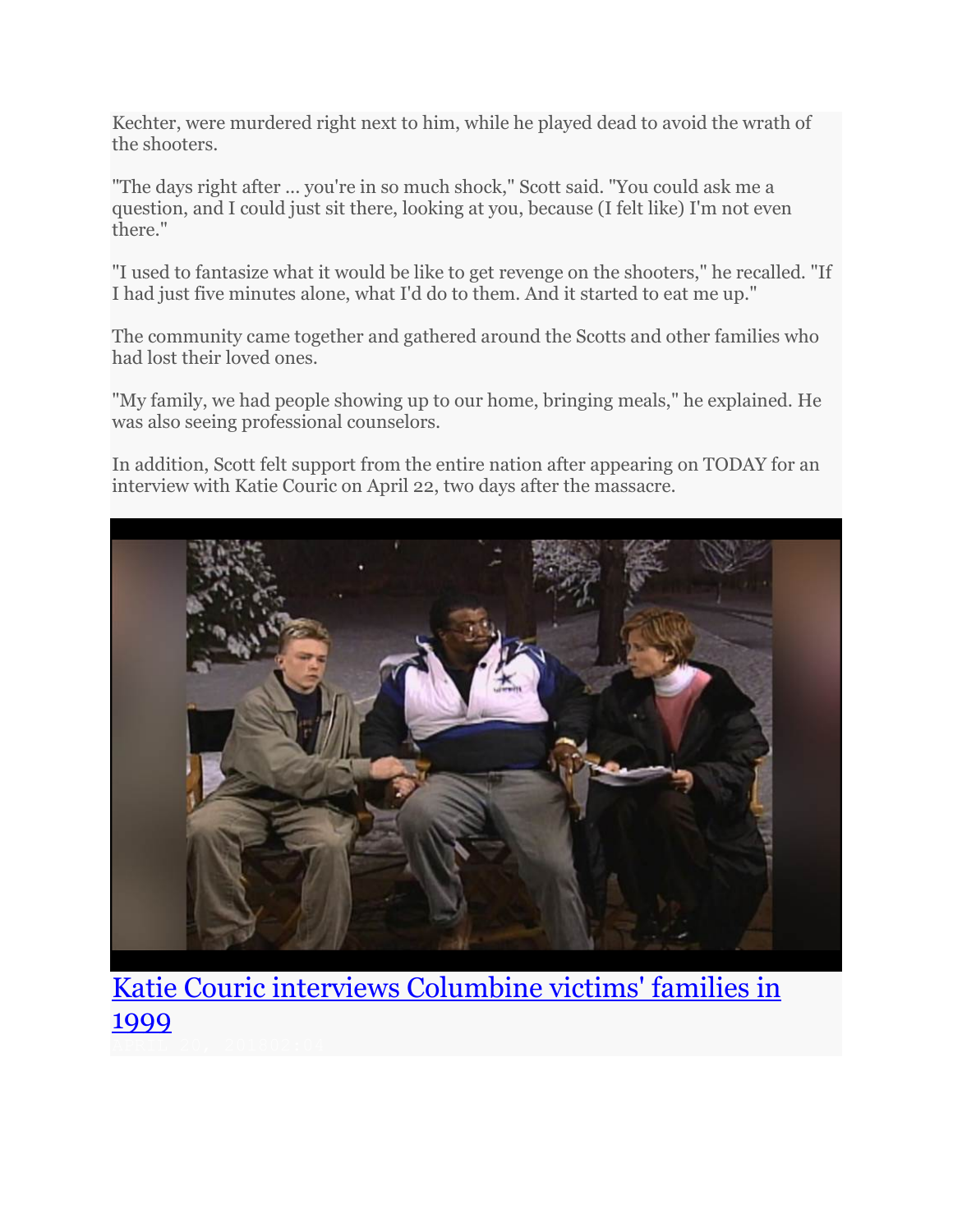When Scott reflects on why he decided to go on the show, his answer is simple: "I wanted to give encouragement to Isaiah's dad," who appeared alongside him. "I wanted to give Isaiah's dad a hug."

Scott opened up to Couric about Rachel and the kind of warmhearted person she was. Eventually, spreading her message of kindness, compassion and acceptance would become his life's mission.

"It was the first time I started to talk about my sister on camera," Scott said. "I had no idea that would be something I would be doing a hundred, a thousand more times over the next 20 years."

## INSPIRING A CHAIN REACTION

When the Scott family began going through Rachel's possessions, they found an essay she had written about her ethics.

"She was talking about ... things like not judging or labeling other people, looking for the good in others and being a leader, showing mercy and forgiveness," Scott said, adding that at the end of the piece she wrote: "I have this theory that if one person will go out of their way to show compassion, it will start a chain reaction of the same."

Scott and his family found comfort in these words, and ever since, have used Rachel's message to inspire students around the world with their nonprofit organization, [Rachel's Challenge.](https://rachelschallenge.org/) To date, they've shared Rachel's story with 25 million people.

"My family, in the months to come, started to feel a sense of purpose and mission with telling Rachel's story," Scott said. "And that  $-$  as we saw it  $-$  that was having an impact, that was part of our hope."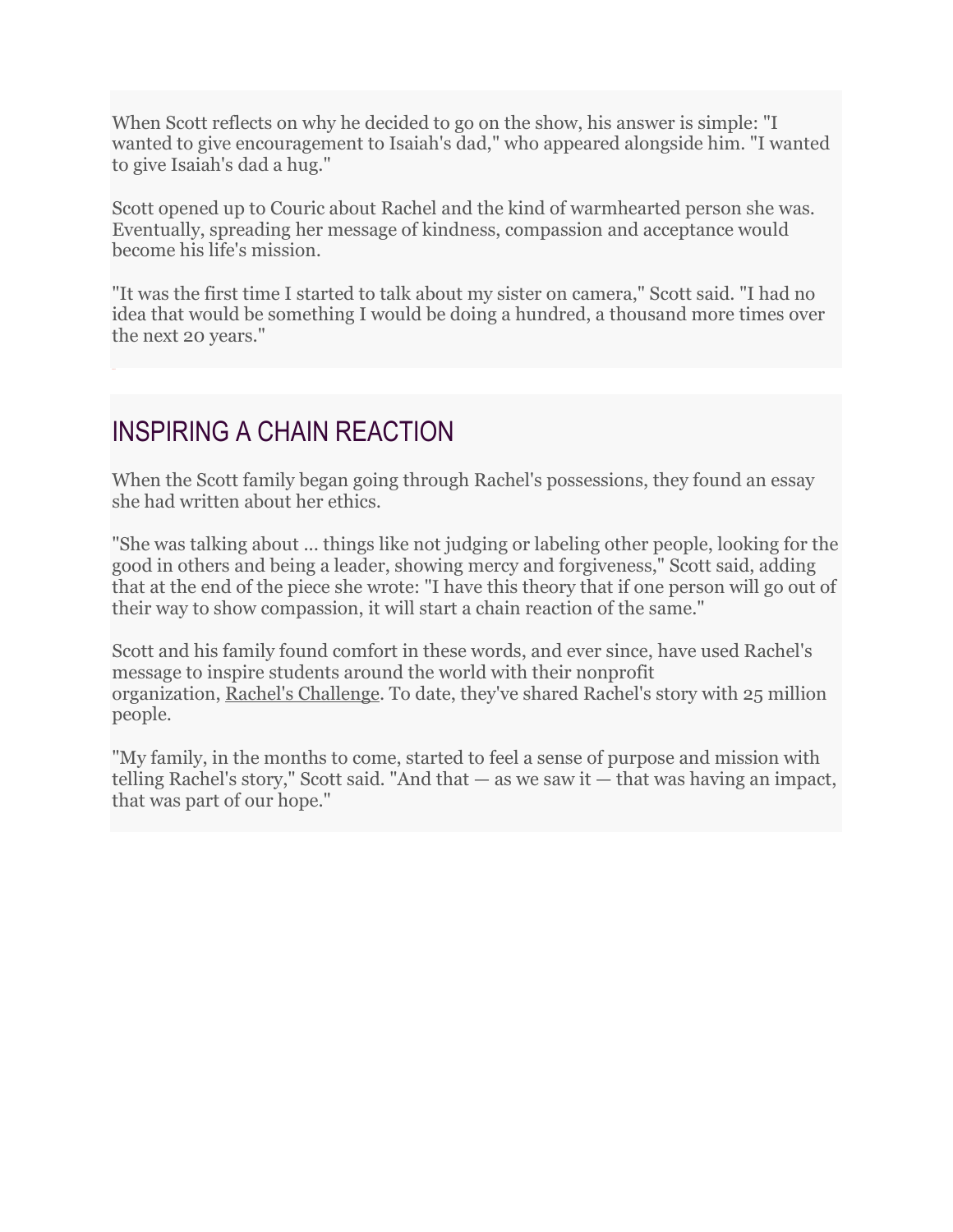

Craig Scott visits the Columbine Memorial, paying respects to his sister and the others killed in the 1999 shooting attack.

Scott gave his first high school presentation about Rachel's message when he was 18 years old. Since then, he's been working tirelessly to share her beliefs far and wide. While his dad, Darrell, is still overseeing Rachel's Challenge, Scott is now working with [Value Up,](https://value-up.org/) a school assembly program focused on helping students realize their internal value.

"I think my story's a real eye-opener for some students going through a hard time," Scott said. "They can look at me and tell me ... 'I saw that you went through this, and look, you made something good out of it. I can get through what I'm going through.'"

Today, Scott's personal goal is to try to be a "big brother" or mentor to any student who has been through a school shooting. He hopes to help them figure out a way to turn their pain into purpose.

"I talk to them about forgiveness and letting go, and how if they don't, it can really imprison their heart," Scott said.

While it's difficult for him to open up about such a devastating time in his life, he believes that spreading his sister's message keeps her spirit alive.

"I think she would be proud of my family," Scott said. "I hope to see her one day again. ... If she were somehow aware of what has happened with her story and her legacy, and to say, 'Nice job, little bro,' that would be pretty cool."